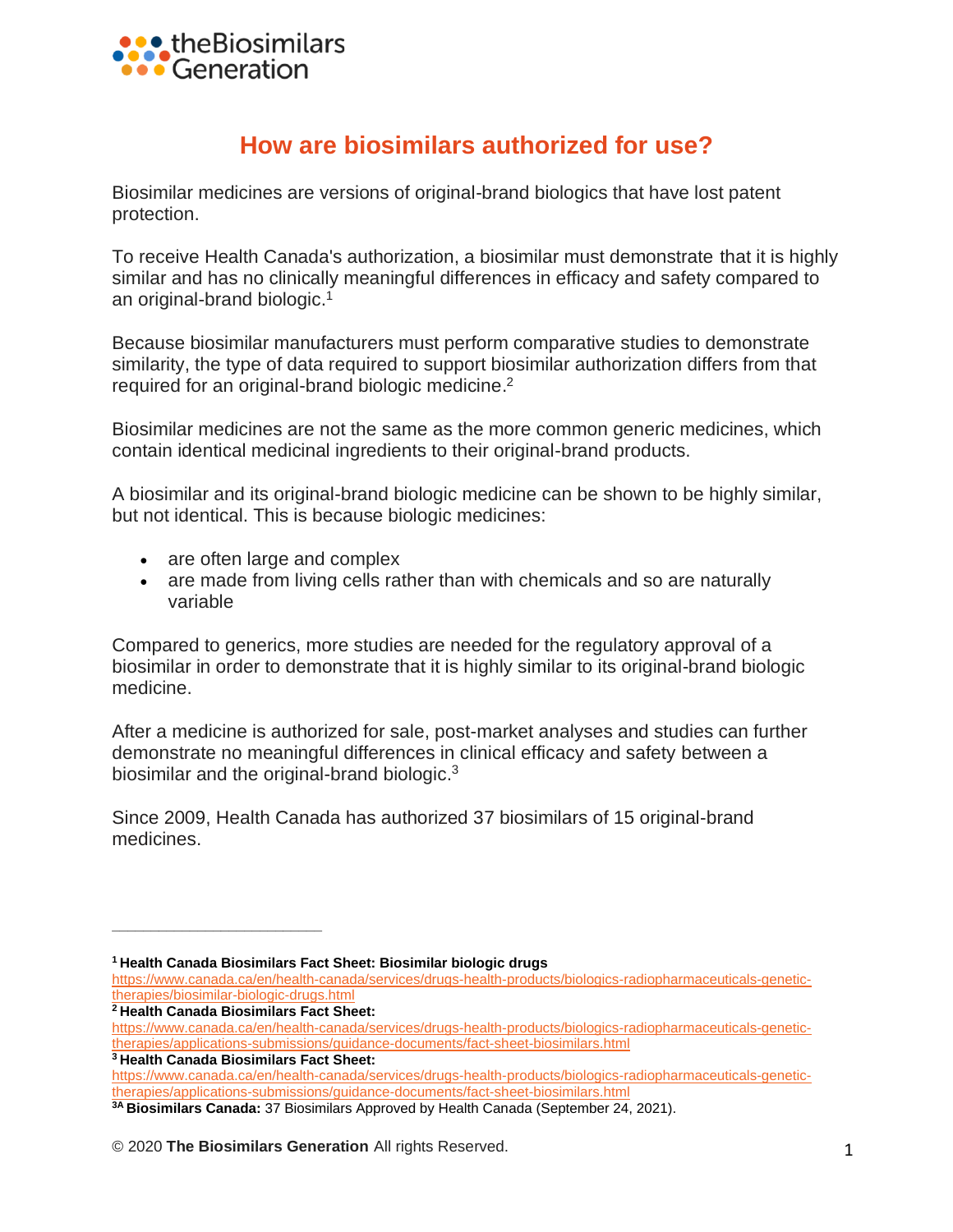

The key principles Health Canada uses to evaluate biosimilars align with those of other regulators and international organizations $\degree$ such as the:

- European Medicines Agency (EMA)
- United States Food and Drug Administration (FDA)
- World Health Organization (WHO)

Health Canada's position on the use of biosimilars is consistent with the **[International](4%20Health%20Canada%20Biosimilar%20Fact%20Sheet:%20Comparing%20Canada’s%20biosimilar%20regulatory%20framework%20with%20those%20of%20other%20countries%20https:/www.canada.ca/en/health-canada/services/drugs-health-products/biologics-radiopharmaceuticals-genetic-ther%20apies/applications-submissions/guidance-documents/fact-sheet-biosimilars.html%205%20Health%20Canada%20Biosimilar%20Fact%20Sheet:%20Comparing%20Canada’s%20biosimilar%20regulatory%20framework%20with%20those%20of%20other%20countries%20https:/www.canada.ca/en/health-canada/services/drugs-health-products/biologics-radiopharmaceuticals-genetic-ther%20apies/applications-submissions/guidance-documents/fact-sheet-biosimilars.html%206%20ICMRA%20statement%20about%20confidence%20in%20biosimilar%20products%20(for%20healthcare%20professionals):%20http:/www.icmra.info/drupal/sites/default/files/2019-07/ICMRA_statement_about_confidence_in_biosimilar_product_%20HCP.PDF)  [Coalition of Medicines Regulatory Authorities](4%20Health%20Canada%20Biosimilar%20Fact%20Sheet:%20Comparing%20Canada’s%20biosimilar%20regulatory%20framework%20with%20those%20of%20other%20countries%20https:/www.canada.ca/en/health-canada/services/drugs-health-products/biologics-radiopharmaceuticals-genetic-ther%20apies/applications-submissions/guidance-documents/fact-sheet-biosimilars.html%205%20Health%20Canada%20Biosimilar%20Fact%20Sheet:%20Comparing%20Canada’s%20biosimilar%20regulatory%20framework%20with%20those%20of%20other%20countries%20https:/www.canada.ca/en/health-canada/services/drugs-health-products/biologics-radiopharmaceuticals-genetic-ther%20apies/applications-submissions/guidance-documents/fact-sheet-biosimilars.html%206%20ICMRA%20statement%20about%20confidence%20in%20biosimilar%20products%20(for%20healthcare%20professionals):%20http:/www.icmra.info/drupal/sites/default/files/2019-07/ICMRA_statement_about_confidence_in_biosimilar_product_%20HCP.PDF)** (ICMRA), a coalition of regulators from 29 regulatory authorities across the world,<sup>5</sup> including:

- Australia
- The United States
- the United Kingdom and
- the European Union

In July 2019, the ICMRA issued a statement on biosimilars, providing assurance on the regulatory processes for the approval and monitoring of biosimilars medicines and highlighting the benefits they can provide for patients and healthcare systems in terms of increased treatment alternatives, access and cost competitiveness.**<sup>6</sup>**

For more information about biosimilars, please read **[Health Canada's Biosimilars Fact](https://www.canada.ca/en/health-canada/services/drugs-health-products/biologics-radiopharmaceuticals-genetic-therapies/applications-submissions/guidance-documents/fact-sheet-biosimilars.html)  [Sheet.](https://www.canada.ca/en/health-canada/services/drugs-health-products/biologics-radiopharmaceuticals-genetic-therapies/applications-submissions/guidance-documents/fact-sheet-biosimilars.html)** 

## **Biosimilar medicines in Canada**

**\_\_\_\_\_\_\_\_\_\_\_\_\_\_\_\_\_\_\_\_\_\_\_\_\_\_\_**

It can take approximately ten years to develop and receive authorization for a biologic. Each one requires state-of-the-art research, followed by long authorization processes and very complex manufacturing processes using living micro-organisms. This is why development costs are much more than for chemically synthesized, small molecule generic medicines.

**<sup>4</sup> Health Canada Biosimilar Fact Sheet: Comparing Canada's biosimilar regulatory framework with those of other countries**

[https://www.canada.ca/en/health-canada/services/drugs-health-products/biologics-radiopharmaceuticals-genetic](https://www.canada.ca/en/health-canada/services/drugs-health-products/biologics-radiopharmaceuticals-genetic-therapies/applications-submissions/guidance-documents/fact-sheet-biosimilars.html)[therapies/applications-submissions/guidance-documents/fact-sheet-biosimilars.html](https://www.canada.ca/en/health-canada/services/drugs-health-products/biologics-radiopharmaceuticals-genetic-therapies/applications-submissions/guidance-documents/fact-sheet-biosimilars.html)

**<sup>5</sup> Health Canada Biosimilar Fact Sheet: Comparing Canada's biosimilar regulatory framework with those of other countries**

[https://www.canada.ca/en/health-canada/services/drugs-health-products/biologics-radiopharmaceuticals-genetic](https://www.canada.ca/en/health-canada/services/drugs-health-products/biologics-radiopharmaceuticals-genetic-therapies/applications-submissions/guidance-documents/fact-sheet-biosimilars.html)[therapies/applications-submissions/guidance-documents/fact-sheet-biosimilars.html](https://www.canada.ca/en/health-canada/services/drugs-health-products/biologics-radiopharmaceuticals-genetic-therapies/applications-submissions/guidance-documents/fact-sheet-biosimilars.html)

**<sup>6</sup> ICMRA statement about confidence in biosimilar products (for healthcare professionals):** [http://www.icmra.info/drupal/sites/default/files/2019-](http://www.icmra.info/drupal/sites/default/files/2019-07/ICMRA_statement_about_confidence_in_biosimilar_product_HCP.PDF) [07/ICMRA\\_statement\\_about\\_confidence\\_in\\_biosimilar\\_product\\_HCP.PDF](http://www.icmra.info/drupal/sites/default/files/2019-07/ICMRA_statement_about_confidence_in_biosimilar_product_HCP.PDF)

<sup>© 2020</sup> **The Biosimilars Generation** All rights Reserved. 2